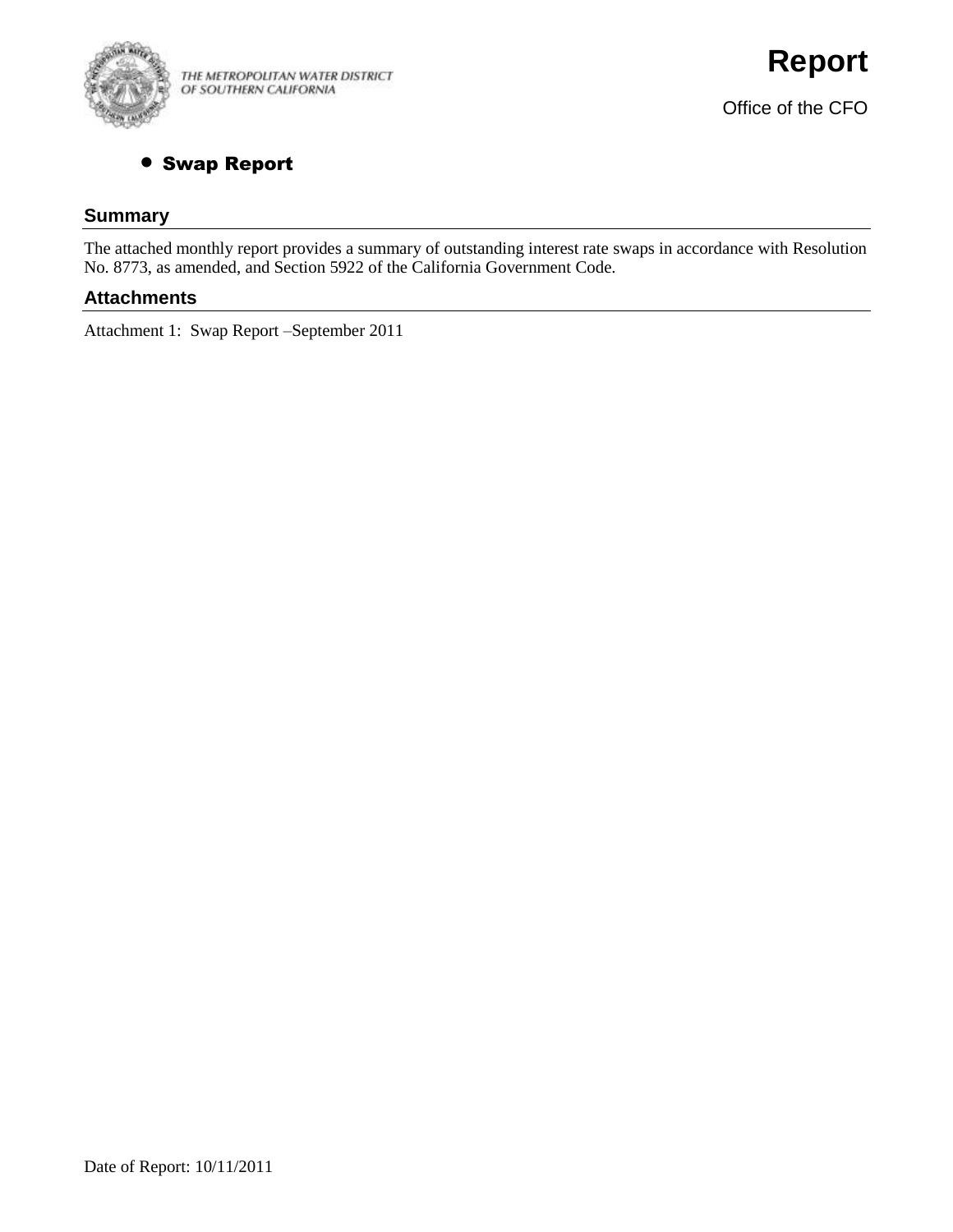

THE METROPOLITAN WATER DISTRICT OF SOUTHERN CALIFORNIA

| Date:        | October 10, 2011                                                  |
|--------------|-------------------------------------------------------------------|
| To:          | Finance and Insurance Committee                                   |
| <b>From:</b> | Gary M. Breaux, Assistant General Manager/Chief Financial Officer |
| Subject:     | Swap Monthly Report, September 2011                               |

This letter provides a summary of the interest rate swaps outstanding as of September 30, 2011. These transactions are consistent with Board policy and Section 5922 of the California Government code, and have been executed to reduce debt service costs and reduce duration and interest rate risk.

As approved by the Board, Metropolitan has \$1.40 billion in outstanding interest rate swaps. These transactions and their associated bonds have resulted in \$79.0 million in savings through the date of this report. The mark-to-market value of the portfolio is a negative \$206.8 million, reflecting interest rates as of September 30, 2011, which was significantly lower than when these swaps were executed. Net exposure to all counterparties is within Board-approved guidelines. As of September 30, 2011, Metropolitan had \$25.7 million of collateral posted with Morgan Stanley.

At the August 2010 board meeting, the Board approved \$500 million of interest rate swap authority for the next two years. Staff will continue to monitor the market for opportunities and work with the committee on transactions that meet Metropolitan's policies and financial objectives.

Gary M. Breaux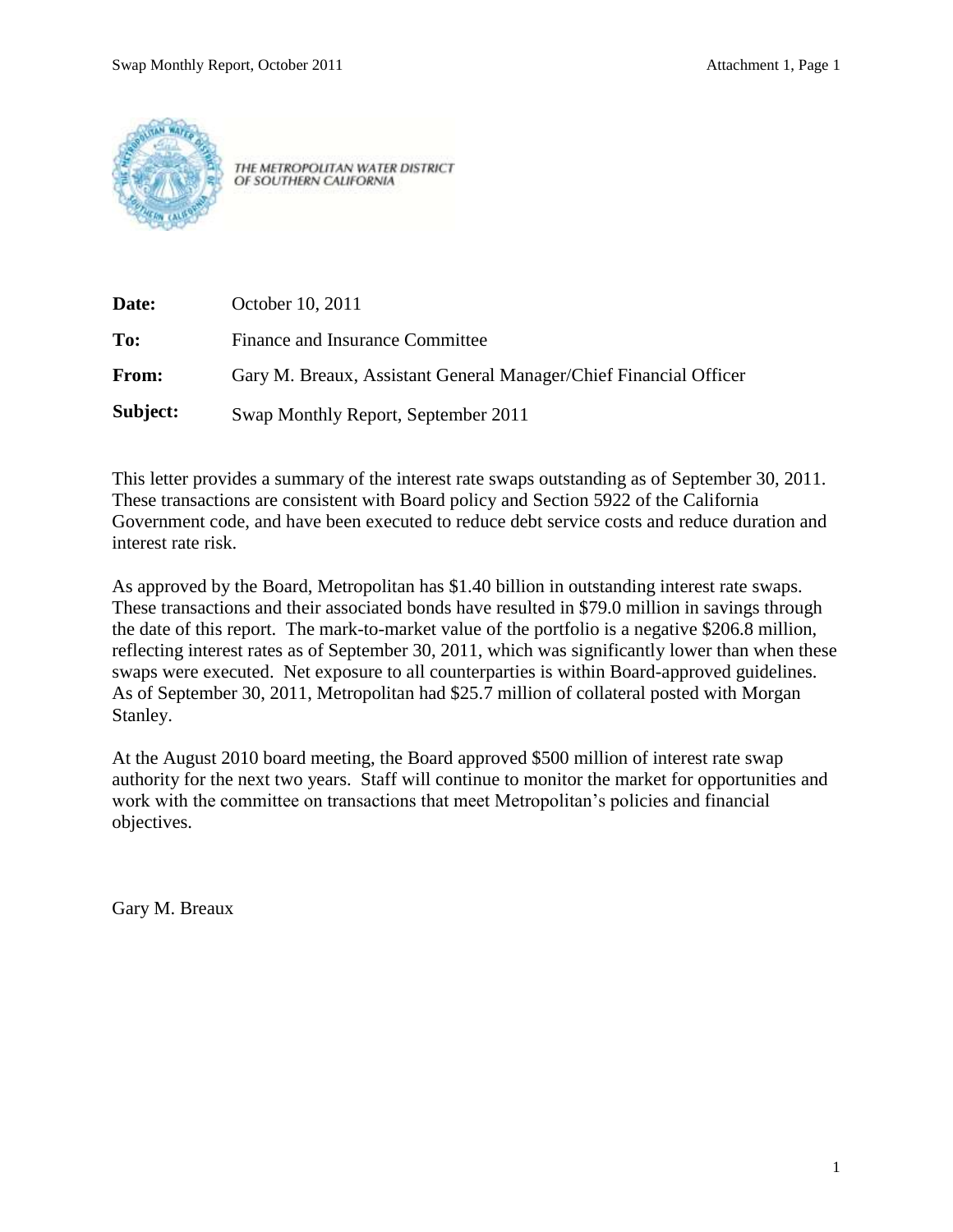## **The Metropolitan Water District of Southern California**

| <b>Swap</b>        | <b>Amount Outstanding</b> | <b>Swap Counterparty</b>             |
|--------------------|---------------------------|--------------------------------------|
| 2004C              | \$59,424,750              | Citigroup Financial Products Inc.    |
| <b>July 2005</b>   | \$58,547,500              | Citigroup Financial Products Inc.    |
| 2001B(1)           | \$107,500,000             | <b>JPMorgan Chase Bank</b>           |
| 2002B(1)           | \$ 33,320,700             | <b>JPMorgan Chase Bank</b>           |
| 2004 Basis (1)     | \$125,000,000             | <b>JPMorgan Chase Bank</b>           |
| 2003               | \$164,637,500             | <b>JPMorgan Chase Bank</b>           |
| 2004 Basis-Amended | \$125,000,000             | <b>JPMorgan Chase Bank</b>           |
| April 2006         | \$30,990,000              | <b>JPMorgan Chase Bank</b>           |
| April 2006         | 6,027,500<br>S.           | <b>JPMorgan Chase Bank</b>           |
| <b>July 2005</b>   | \$58,547,500              | <b>JPMorgan Chase Bank</b>           |
| 2002A              | \$89,069,300              | Morgan Stanley Capital Services Inc. |
| 2004A              | \$155,930,000             | Morgan Stanley Capital Services Inc. |
| 2004C              | \$72,630,250              | Morgan Stanley Capital Services Inc. |
| 2001B(2)           | \$107,500,000             | Deutsche Bank AG                     |
| 2003(2)            | \$164,637,500             | Deutsche Bank AG                     |
| April 2006 (2)     | \$30,990,000              | Deutsche Bank AG                     |
| April 2006 (2)     | \$<br>6,027,500           | Deutsche Bank AG                     |
| <b>Total</b>       | \$1,395,780,000           |                                      |

# **Outstanding Swaps By Counterparty**

- (1) Interest rate swaps formerly with Bear Stearns Financial Products, Inc., which merged with JPMorgan Chase Bank, effective May 26, 2009.
- (2) Interest rate swaps were novated from UBS AG to Deutsche Bank AG, effective July 22, 2010.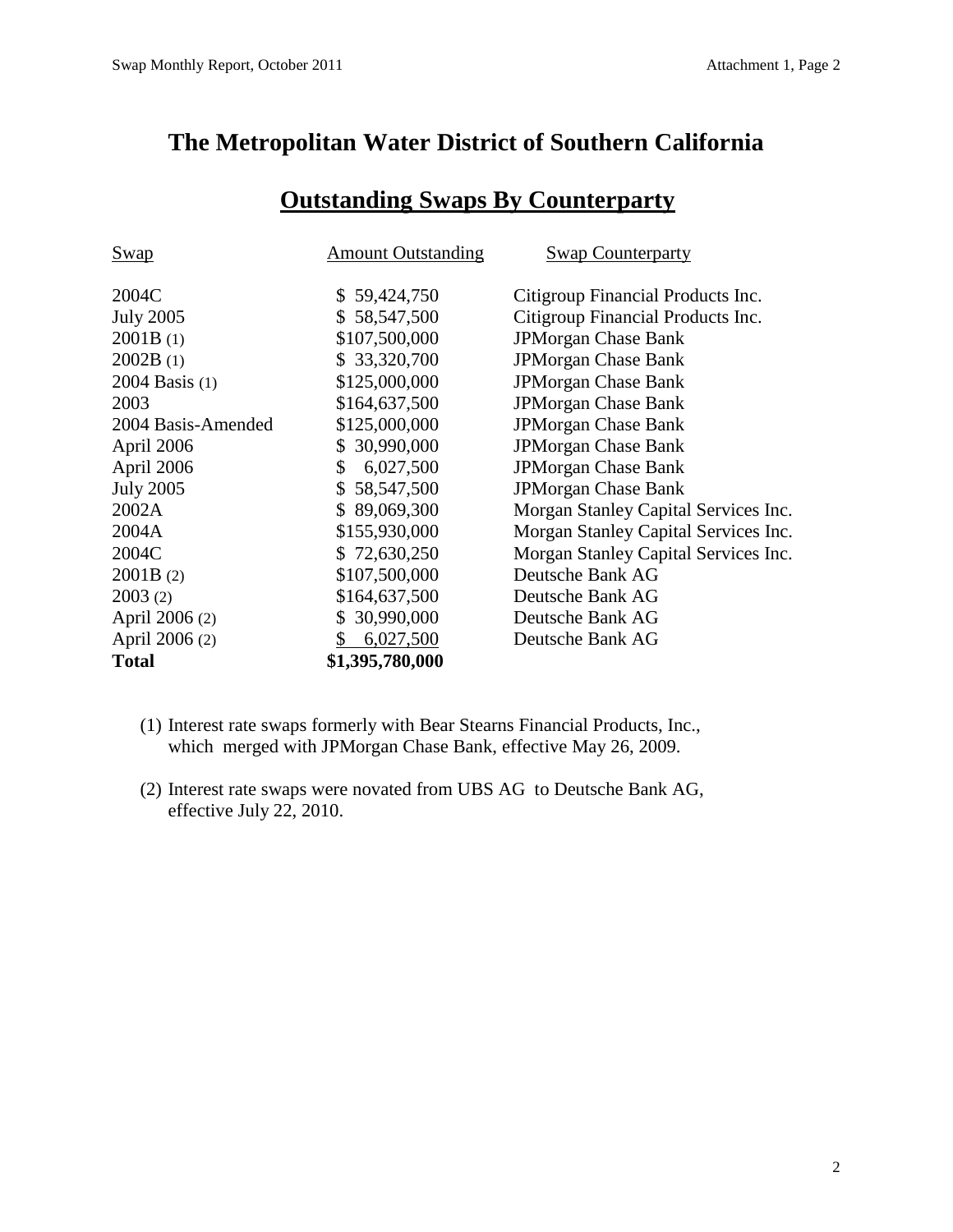## **2001 SERIES B SWAP**

#### Purpose of the Transaction:

The 2001 Series B Bonds were issued to provide funds to refund \$167,840,000 of the 1992 Water Revenue Bond issue maturity of 7/1/2019; and \$37,200,000 of the 1993 Series B Water Revenue Bonds SAVRS and RIBS, maturity 10/30/2020. The transaction is expected to achieve net present value savings of \$15.0 million. On June 7, 2007, Metropolitan issued \$218.4 million, 2007 Series A bonds (Auction Rate Securities) to refund the 2001 Series B bonds. Due to the severe market dislocation concerning auction rate securities, the 2007 Series A bonds and all other outstanding Metropolitan auction rate securities were refunded on March 25, 2008 by the proceeds of the \$501.6 million, 2008 Series A bonds. Deutsche Bank AG replaced UBS AG as counterparty effective July 22, 2010. To date, debt service reductions have been \$7.5 million compared to the forecasted reduction of \$14.9 million.

|                                                   |                    | <b>JPM</b> organ         |
|---------------------------------------------------|--------------------|--------------------------|
| Counterparty:                                     | Deutsche Bank AG   | <b>Chase Bank</b>        |
| Effective Date of Swap:                           | 9/6/2001           | 9/6/2001                 |
| <b>Counterparty Credit Rating:</b>                | $A+}/Aa3/AA-$      | $AA$ -/Aa $1/A$ A-       |
| <b>Maturity Date:</b>                             | 7/1/2020           | 7/1/2020                 |
| Remaining Average Life:                           | 5.4 Years          | 5.4 Years                |
| <b>Notional Amount Outstanding:</b>               | \$107,500,000      | \$107,500,000            |
| Type of Swap:                                     | Floating to Fixed  | <b>Floating to Fixed</b> |
| Metropolitan Pays Fixed:                          | 4.219%             | 4.219%                   |
| <b>Metropolitan Receives:</b>                     | <b>SIFMA</b> minus | <b>SIFMA</b> minus       |
|                                                   | 35 basis points*   | 35 basis points*         |
| <b>Collateral Posting:</b>                        | None required      | None required            |
| <b>Estimated Termination Value:</b>               | $($19.6)$ Million  | $($19.6)$ Million        |
| <b>Total Termination Receipt (Payment) Value:</b> |                    | $(\$39.2)$ Million**     |

\*The SIFMA Municipal Swap Index is a weekly high grade index comprised of 7-day tax-exempt variable rate demand notes produced by municipal market data. Active issues are selected from the Municipal Market Data's database of more than 10,000 active issues based on several specific criteria.

\*\*With a 50 basis point movement of the swap curve Metropolitan's Termination Value, under the terms of these swap agreements would increase or decrease by approximately \$5.9 million from the current Termination Value.

Escrow period for bonds refunded with 2001 Series B1 and B2 proceeds, ended on 10/31/2003.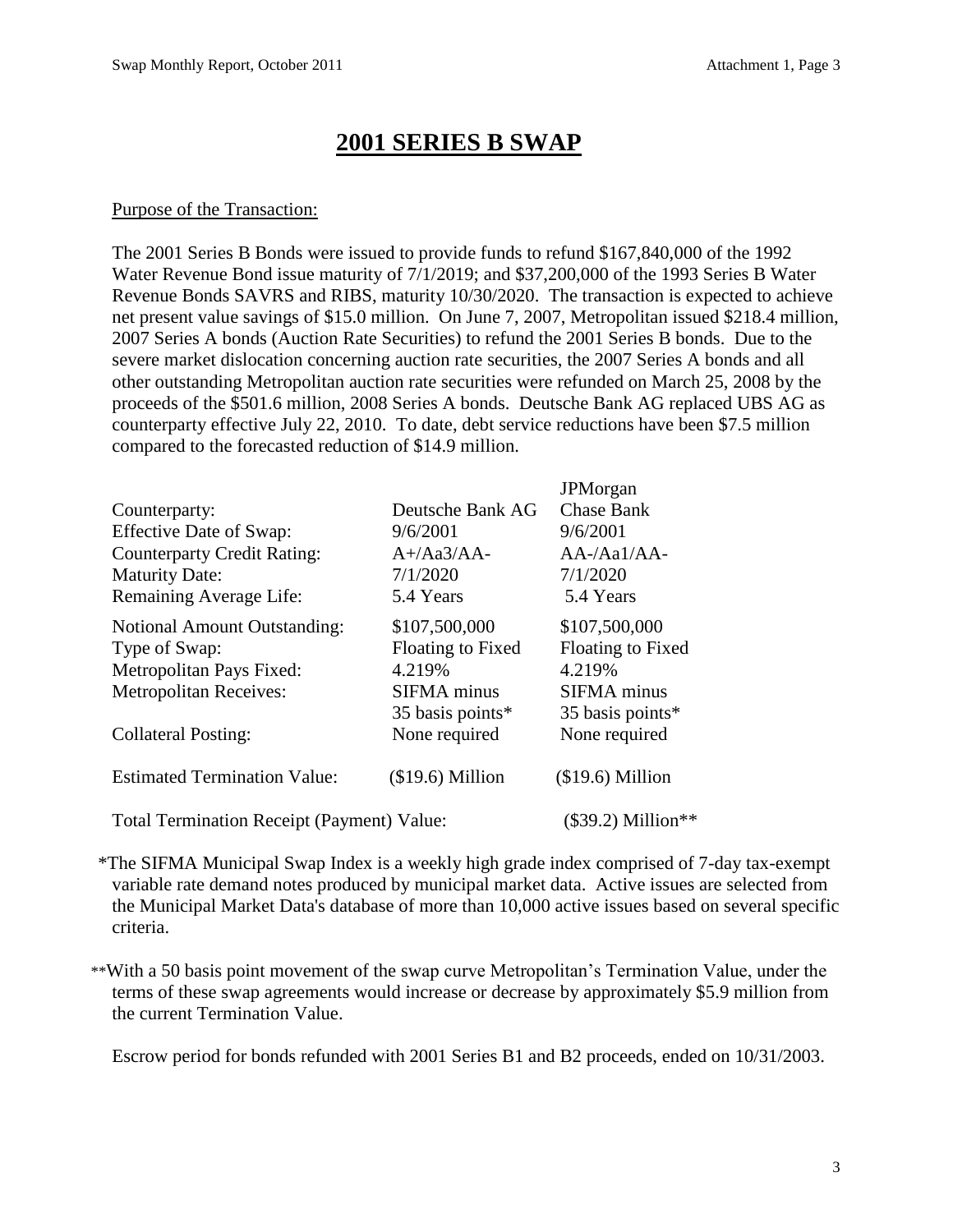## **2002 SERIES A AND 2002 SERIES B BONDS & SWAP**

### Purpose of the Transaction

The 2002 Series A and Series B Bonds were issued to provide funds to refund \$33,700,000 of the 1992 Water Revenue Bond issue; \$46,995,000 of the 1995 Series A Water Revenue bonds and \$36,225,000 of the 1999 Series A Water Revenue Bonds. The transaction was expected to achieve net present value savings of \$9.7 million. To date, debt service reductions have been \$9.6 million compared to the forecasted reduction of \$6.6 million. The forecasted reduction assumed that the 2002 Series A and Series B variable rate bonds would trade at 70% of one-month LIBOR (10 year avg.).

| Counterparty:                                     | Morgan Stanley        | <b>JPM</b> organ    |
|---------------------------------------------------|-----------------------|---------------------|
|                                                   | Capital Services Inc. | <b>Chase Bank</b>   |
| Effective Date of Swap:                           | 9/12/02               | 9/12/02             |
| <b>Counterparty Credit Rating:</b>                | A/A2/A                | AA-/Aa1/AA-         |
| <b>Maturity Date:</b>                             | 7/1/2025              | 7/1/2025            |
| Remaining Average Life:                           | 10.1 Years            | 10.1 Years          |
| <b>Notional Amount Outstanding:</b>               | \$89,069,300          | \$33,320,700        |
| Type of Swap:                                     | Floating to Fixed     | Floating to Fixed   |
| Metropolitan Pays Fixed:                          | 3.30%                 | 3.30%               |
| <b>Metropolitan Receives</b>                      | USD-LIBOR*            | USD-LIBOR*          |
| Floating:                                         | 57.74% of One         | 57.74% of One       |
|                                                   | <b>Month LIBOR</b>    | Month LIBOR         |
| <b>Collateral Posting:</b>                        | Collateral required   | None required       |
| <b>Estimated Termination Value:</b>               | $($18.4)$ Million     | $(\$6.8)$ Million   |
| <b>Total Termination Receipt (Payment) Value:</b> |                       | $($25.2)$ Million** |

\*BBA LIBOR is the British Bankers' Association fixing of the London-Inter-Bank Offered Rate. It is based on offered inter-bank deposit rates contributed in accordance with the instruction to BBA LIBOR Contributor Banks.

\*\*With a 50 basis point movement of the swap curve Metropolitan's Termination Value, under the terms of these swap agreements would increase or decrease by approximately \$5.8 million from the current Termination Value.

Escrow period for bonds refunded with the 2002 Series A & B proceeds ended on 07/01/2009.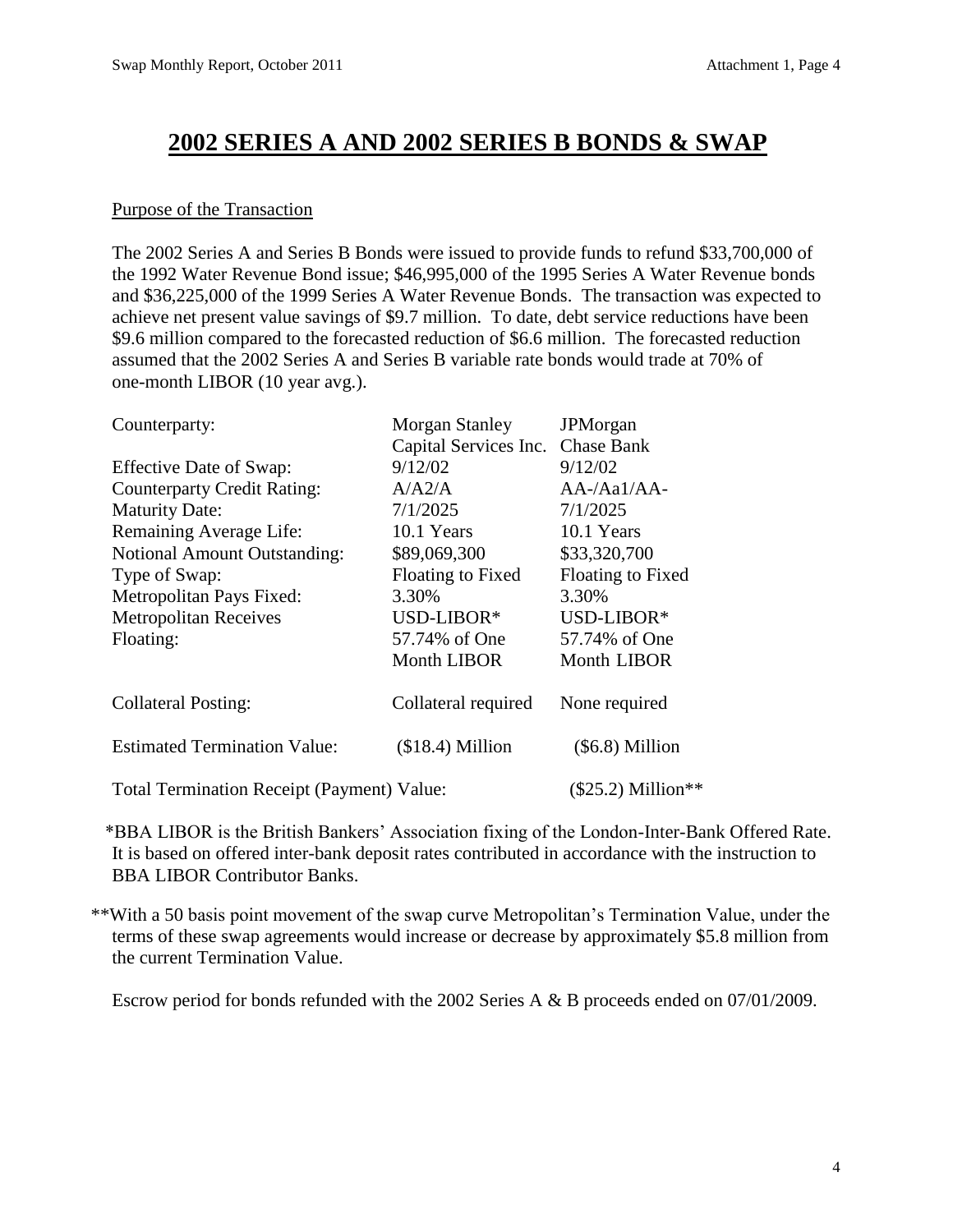## **2003 SWAP**

#### Purpose of the Transaction

The 2003 Series C1- C3 Bonds, sold on December 18, 2003, were issued to provide funds to refund \$146,375,000 of the 1996 Series C Water Revenue Bonds and \$151,885,000 of the 1997 Series A Water Revenue bonds. The transaction was expected to achieve a net present value savings of \$21.1 million. On May 20, 2009, Metropolitan refunded the 2003 Series C1 and Series C2 bonds and, on June 10, 2009, Metropolitan refunded the 2003 Series C3 bonds. Due to the refunding of the 2003 C1-C3 bonds, the 2003 Swap will be used to hedge with other series of Metropolitan variable rate debt. Deutsche Bank AG replaced UBS AG as counterparty effective July 22, 2010. To date, debt service reductions have been \$13.1 million compared to the forecasted reduction of \$9.9 million. The forecasted reduction assumed that the 2003 Series C1- C3 variable rate bonds would trade at 70% of one-month LIBOR (10 year avg.).

|                                            |                          | <b>JP</b> Morgan                 |
|--------------------------------------------|--------------------------|----------------------------------|
| Counterparty:                              | Deutsche Bank AG         | <b>Chase Bank</b>                |
| <b>Effective Date of Swap:</b>             | 12/18/03                 | 12/18/03                         |
| <b>Counterparty Credit Rating:</b>         | $A+}/Aa3/AA-$            | $AA$ -/Aa $1/A$ A-               |
| <b>Maturity Date:</b>                      | 7/1/2030                 | 7/1/2030                         |
| Remaining Average Life:                    | 13.4 Years               | 13.4 Years                       |
| <b>Notional Amount Outstanding:</b>        | \$164,637,500            | \$164,637,500                    |
| Type of Swap:                              | <b>Floating to Fixed</b> | <b>Floating to Fixed</b>         |
| Metropolitan Pays Fixed:                   | 3.257%                   | 3.257%                           |
| <b>Metropolitan Receives:</b>              | 61.20% of One            | 61.20% of One                    |
|                                            | Month LIBOR*             | Month LIBOR*                     |
| <b>Collateral Posting:</b>                 | None required            | None required                    |
| <b>Estimated Termination Value:</b>        | $(\$36.0)$ Million       | $(\$36.0)$ Million               |
| Total Termination Receipt (Payment) Value: |                          | $(\$72.0)$ Million <sup>**</sup> |

\*BBA LIBOR is the British Bankers' Association fixing of the London-Inter-Bank Offered Rate. It is based on offered inter-bank deposit rates contributed in accordance with the instruction to BBA LIBOR Contributor Banks.

\*\*With a 50 basis point movement of the swap curve Metropolitan's Termination Value, under the terms of these swap agreements would increase or decrease by approximately \$19.5 million from the current Termination Value.

Escrow period for bonds refunded with 2003 Series C1-C3 proceeds ended on 01/01/2008.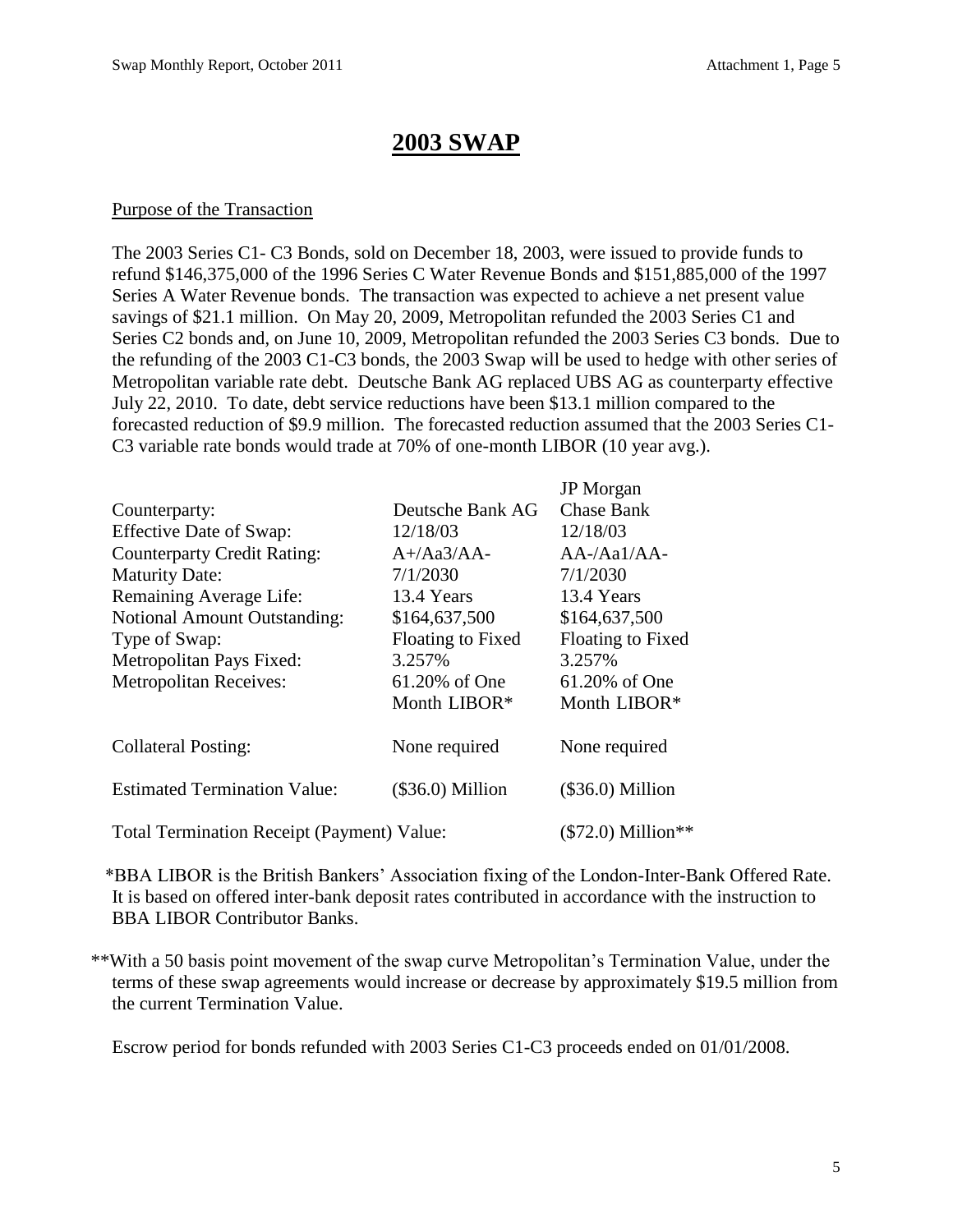# **2004 SERIES A BONDS & SWAP**

#### Purpose of the Transaction:

The 2004 Series A Bonds, sold on February 19, 2004, were issued to provide funds to refund \$66,280,000 of the 1996 Series C Water Revenue Bonds, \$79,395,000 of the 1997 Series A Water Revenue bonds, and \$2,840,000 of the 1999 Series A Water Revenue Bonds. The transaction was expected to achieve net present value savings of \$11.4 million. To date, debt service reductions have been \$12.4 million compared to the forecasted reduction of \$9.8 million. The forecasted reduction assumed that the 2004 Series A1-A2 variable rate bonds would trade at 70% of one-month LIBOR (10 year avg.).

| Counterparty:                      | Morgan Stanley Capital Services Inc. |
|------------------------------------|--------------------------------------|
| <b>Effective Date of Swap:</b>     | 2/19/04                              |
| <b>Counterparty Credit Rating:</b> | A/A2/A                               |
| <b>Maturity Date:</b>              | 7/1/2023                             |
| Remaining Average Life:            | 8.1 Years                            |
| Outstanding:                       | \$155,930,000                        |
| Type of Swap:                      | Floating to Fixed                    |
| Metropolitan Pays Fixed:           | 2.917%                               |
| <b>Metropolitan Receives:</b>      | 61.20% of One                        |
|                                    | Month LIBOR*                         |
| <b>Collateral Posting:</b>         | Collateral required                  |

Total Termination Receipt (Payment) Value: (\$21.8) Million\*\*

\*BBA LIBOR is the British Bankers' Association fixing of the London-Inter-Bank Offered Rate. It is based on offered inter-bank deposit rates contributed in accordance with the instruction to BBA LIBOR Contributor Banks.

\*\*With a 50 basis point movement of the swap curve Metropolitan's Termination Value, under the terms of these swap agreements would increase or decrease by approximately \$6.0 million from the current Termination Value.

Escrow period for bonds refunded with 2004 Series A proceeds ended on 01/01/2009.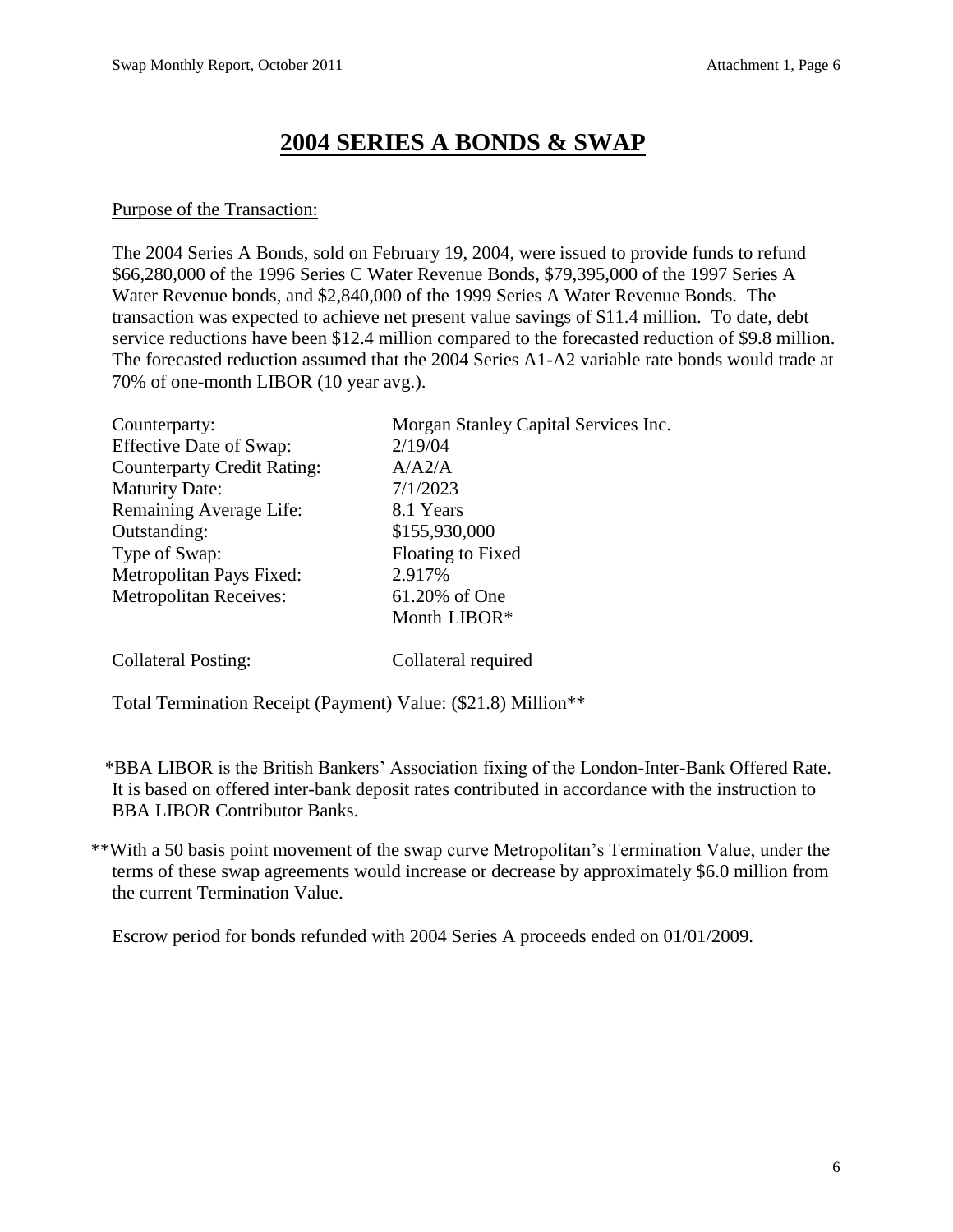## **2004 BASIS SWAP**

#### Purpose of the Transaction:

On May 17, 2004, Metropolitan entered into two identical basis swap transactions, in which Metropolitan pays the BMA index and receives 70% of the monthly LIBOR rate, plus 31.5 basis points. Depending on actual tax-exempt to taxable ratios, savings are estimated to be \$400,000 to \$1.1 million per year. To date, accrued savings of the two basis swaps is \$4.0 million.

| Counterparty:                          | <b>JPM</b> organ    |
|----------------------------------------|---------------------|
|                                        | <b>Chase Bank</b>   |
| Effective Date of Swap:                | 5/19/2004           |
| <b>Counterparty Credit Rating:</b>     | $AA$ -/Aa $1/A$ A-  |
| <b>Maturity Date:</b>                  | 7/01/2014           |
| Remaining Average Life:                | 2.8 Years           |
| Notional Amount Outstanding:*          | \$250,000,000       |
| Type of Swap:                          | <b>Basis Swap</b>   |
| Metropolitan Pays Floating:            | $SIFMA**$           |
| <b>Metropolitan Receives Floating:</b> | 70% of One Month    |
|                                        | $LIBOR***$ plus     |
|                                        | 31.5 basis points   |
| <b>Collateral Posting:</b>             | None required       |
| <b>Estimated Termination Value:</b>    | \$1.39 million **** |

\*Combined value of two identical swaps, one formerly with Bear Stearns Financial Products, Inc. \*\*The SIFMA Municipal Swap Index is a weekly high grade index comprised of 7-day tax-exempt variable rate demand notes produced by municipal market data.

\*\*\*BBA LIBOR is the British Bankers' Association fixing of the London-Inter-Bank Offered Rate.

\*\*\*\*Each one percent change in the SIFMA/LIBOR ratio will change the value of the swap by \$44,000.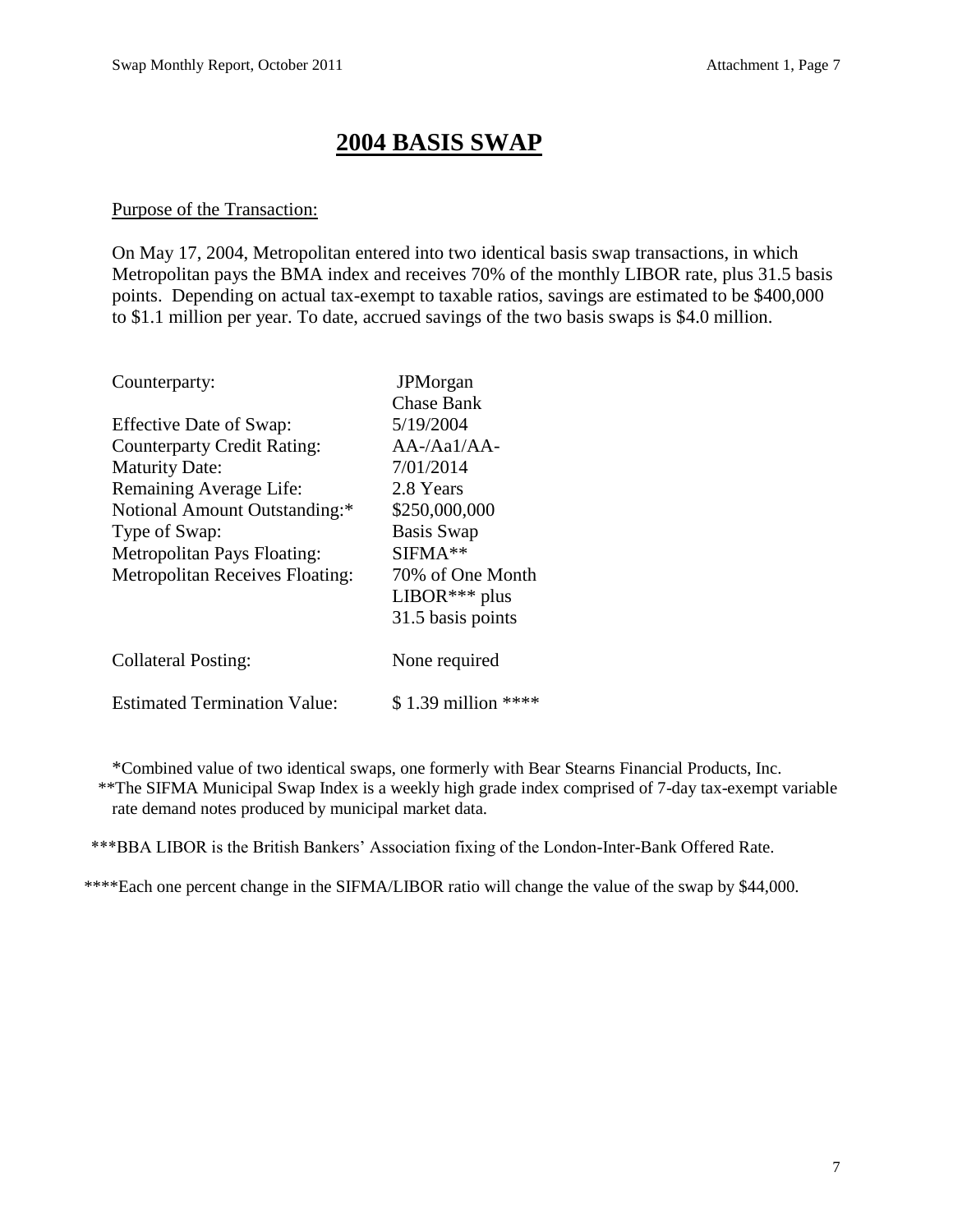## **2004 SERIES C BONDS & SWAP**

#### Purpose of the Transaction:

The 2004 Series C Bonds were sold on November 16, 2004. Proceeds were used to refund \$31,060,000 of the 1996 Series B Water Revenue Bonds, \$4,890,000 of the 1996 Series C Water Revenue Bonds, and \$89,300,000 of the 1997 Series A Water Revenue bonds. The transaction is expected to achieve a net present value savings of \$10.98 million. The forecasted debt service reduction assumed that the 2004 Series C variable rate bonds would trade at 70% of one-month LIBOR\* (10 year avg.). Due to the refunding of the 2004 Series C bonds, the 2004 Series C Swap will be used to hedge with other series of Metropolitan variable rate debt. To date, debt service reductions have been \$6.3 million compared to the forecasted reduction of \$5.5 million.

| Counterparty:                                     | Morgan Stanley                      | Citigroup Financial      |
|---------------------------------------------------|-------------------------------------|--------------------------|
|                                                   | Capital Services Inc. Products Inc. |                          |
| Trade Date of Swap:                               | 09/27/04                            | 09/27/04                 |
| Effective Date of Swap:                           | 11/16/04                            | 11/16/04                 |
| <b>Counterparty Credit Rating:</b>                | A/A2/A                              | $A/A3/A+$                |
| <b>Maturity Date:</b>                             | 10/1/2029                           | 10/1/2029                |
| Remaining Average Life:                           | 8.3 Years                           | 8.3 Years                |
| <b>Notional Amount Outstanding:</b>               | \$72,630,250                        | \$59,424,750             |
| Type of Swap:                                     | Floating to Fixed                   | <b>Floating to Fixed</b> |
| Metropolitan Pays Fixed:                          | 2.98%                               | 2.98%                    |
| <b>Metropolitan Receives:</b>                     | 61.55% of One                       | 61.55% of One            |
|                                                   | Month LIBOR*                        | Month LIBOR*             |
| <b>Collateral Posting:</b>                        | Collateral required                 | None required            |
| <b>Estimated Termination Value:</b>               | $($10.6)$ Million                   | $(\$8.7)$ Million        |
| <b>Total Termination Receipt (Payment) Value:</b> |                                     | $($19.3)$ Million**      |

\*BBA LIBOR is the British Bankers' Association fixing of the London-Inter-Bank Offered Rate. It is based on offered inter-bank deposit rates contributed in accordance with the instruction to BBA LIBOR Contributor Banks.

\*\*With a 50 basis point movement of the swap curve Metropolitan's Termination Value, under the terms of these swap agreements would increase or decrease by approximately \$5.2 million from the current Termination Value.

Escrow period for bonds refunded with 2004 Series C proceeds ended on 01/01/2008.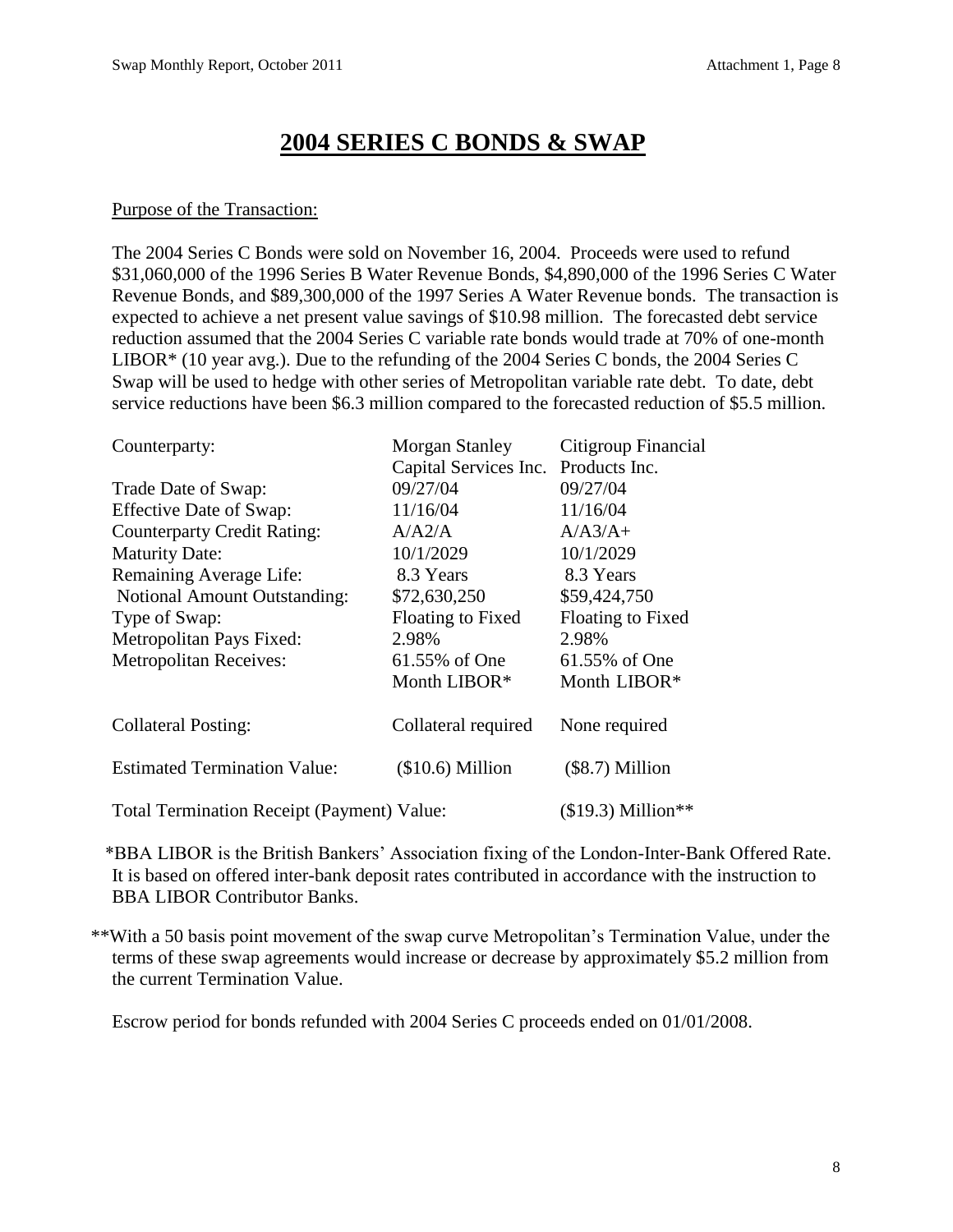# **APRIL 2006 FORWARD STARTING SWAP**

#### Purpose of the Transaction

On April 13, 2005, Metropolitan entered into two identical swap transactions, in which Metropolitan pays a fixed rate of 3.21% and receives 63% of the three-month LIBOR rate. The swaps were effective on April 4, 2006. On May 25, 2006 Metropolitan issued \$62,085,000 variable rate bonds to provide funds to currently refund \$61,605,000 of the 1996 Series B Water Revenue Bonds. Deutsche Bank AG replaced UBS AG as counterparty effective July 22, 2010. The transaction is expected to achieve net present value savings of \$5.4 million. To date, accrued savings are \$4.5 million versus projected savings of \$3.3 million.

|                                                   |                   | <b>JP</b> Morgan   |
|---------------------------------------------------|-------------------|--------------------|
| Counterparty:                                     | Deutsche Bank AG  | <b>Chase Bank</b>  |
| Effective Date of Swap:                           | 04/04/06          | 04/04/06           |
| <b>Counterparty Credit Rating:</b>                | $A+}/Aa3/AA-$     | $AA$ -/Aa $1/A$ A- |
| <b>Maturity Date:</b>                             | 7/1/2021          | 7/1/2021           |
| Remaining Average Life:                           | 7.0 Years         | 7.0 Years          |
| <b>Notional Amount Outstanding:</b>               | \$30,990,000      | \$30,990,000       |
| Type of Swap:                                     | Floating to Fixed | Floating to Fixed  |
| Metropolitan Pays Fixed:                          | 3.21%             | 3.21%              |
| <b>Metropolitan Receives:</b>                     | 63.00% of Three   | $63.00\%$ of Three |
|                                                   | Month LIBOR*      | Month LIBOR*       |
| <b>Collateral Posting:</b>                        | None required     | None required      |
| <b>Estimated Termination Value:</b>               | $($4.3)$ Million  | $($4.3)$ Million   |
| <b>Total Termination Receipt (Payment) Value:</b> |                   | $($8.6)$ Million** |

\*BBA LIBOR is the British Bankers' Association fixing of the London-Inter-Bank Offered Rate. It is based on offered inter-bank deposit rates contributed in accordance with the instruction to BBA LIBOR Contributor Banks.

\*\*With a 50 basis point movement of the swap curve Metropolitan's Termination Value, under the terms of these swap agreements would increase or decrease by approximately \$2.1 million from the current Termination Value.

Escrow period for bonds refunded with 1996 Series B proceeds ended on 07/01/2006.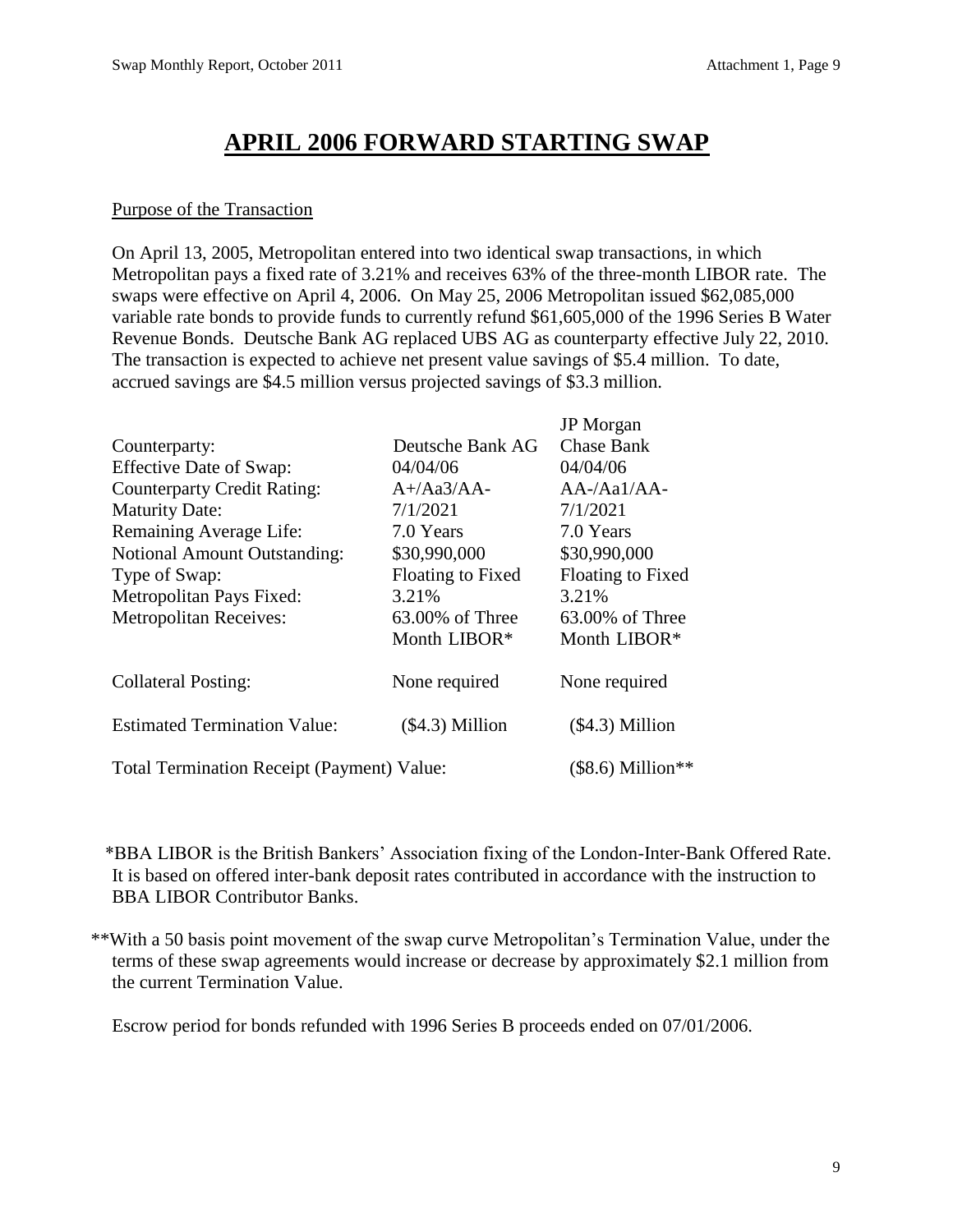# **APRIL 2006 FORWARD STARTING SWAP**

#### Purpose of the Transaction

On April 29, 2005, Metropolitan entered into two identical swap transactions, in which Metropolitan pays a fixed rate of 2.911% and receives 63% of the three-month LIBOR rate. The swaps were effective on April 4, 2006. On May 25, 2006 Metropolitan issued \$12,055,000 variable rate bonds to provide funds to currently refund \$ 11,760,000 of the 1996 Series B Water Revenue Bonds. Deutsche Bank AG replaced UBS AG as counterparty effective July 22, 2010. The transaction is expected to achieve net present value savings of \$1.0 million. To date, accrued savings are \$1.16 million versus projected savings of \$916,000.

|                                                   |                   | <b>JP</b> Morgan   |
|---------------------------------------------------|-------------------|--------------------|
| Counterparty:                                     | Deutsche Bank AG  | <b>Chase Bank</b>  |
| Effective Date of Swap:                           | 04/04/06          | 04/04/06           |
| <b>Counterparty Credit Rating:</b>                | $A+}/Aa3/AA-$     | $AA$ -/Aa $1/A$ A- |
| <b>Maturity Date:</b>                             | 7/1/2012          | 7/1/2012           |
| Remaining Average Life:                           | 9 Months          | 9 Months           |
| <b>Notional Amount Outstanding:</b>               | \$6,027,500       | \$6,027,500        |
| Type of Swap:                                     | Floating to Fixed | Floating to Fixed  |
| Metropolitan Pays Fixed:                          | 2.911%            | 2.911%             |
| <b>Metropolitan Receives:</b>                     | 63.00% of Three   | $63.00\%$ of Three |
|                                                   | Month LIBOR*      | Month LIBOR*       |
| <b>Collateral Posting:</b>                        | None required     | None required      |
| <b>Estimated Termination Value:</b>               | (\$130,000)       | (\$130,000)        |
| <b>Total Termination Receipt (Payment) Value:</b> |                   | $(\$260,000)**$    |

\*BBA LIBOR is the British Bankers' Association fixing of the London-Inter-Bank Offered Rate. It is based on offered inter-bank deposit rates contributed in accordance with the instruction to BBA LIBOR Contributor Banks.

\*\*With a 50 basis point movement of the swap curve Metropolitan's Termination Value, under the terms of these swap agreements would increase or decrease by approximately \$50,000 from the current Termination Value.

Escrow period for bonds refunded with 1996 Series B proceeds ended on 07/01/2006.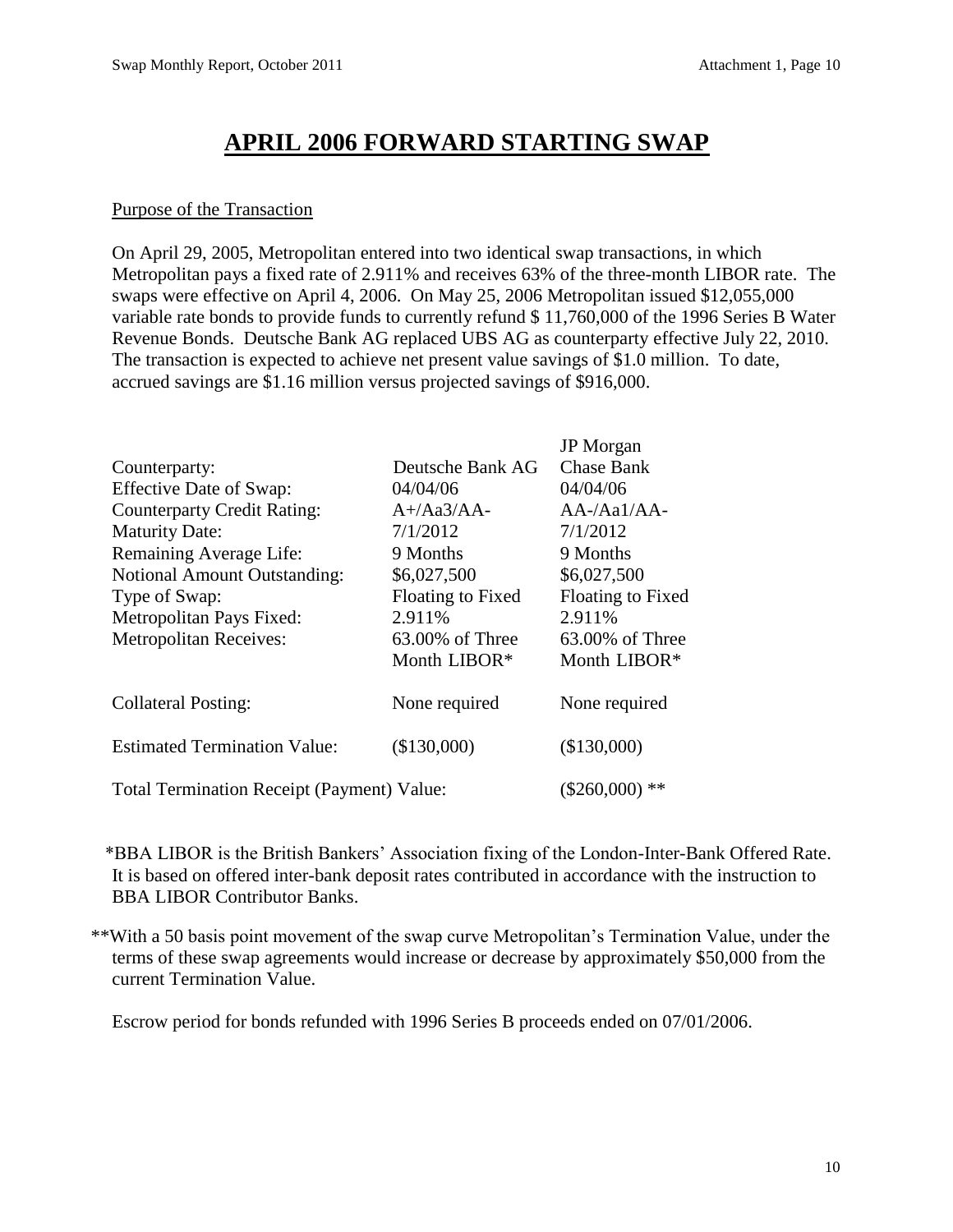## **JULY 2005 FORWARD FIXED PAYOR SWAP**

#### Purpose of the Transaction

On May 18, 2005, Metropolitan entered into two identical \$58,547,500 swap transactions, in which Metropolitan pays a fixed rate of 3.36% and receives 70% of the three-month LIBOR rate. The effective date of the swaps was July 6, 2005. The transactions locked-in a fixed rate of 3.36% for approximately \$117.1 million of Metropolitan's variable rate debt.

| Counterparty:                                     | <b>JPM</b> organ   | Citigroup Financial |
|---------------------------------------------------|--------------------|---------------------|
|                                                   | Chase Bank, N.A.   | Products Inc.       |
| <b>Effective Date of Swap:</b>                    | 07/06/05           | 07/06/05            |
| <b>Counterparty Credit Rating:</b>                | $AA$ -/Aa $1/A$ A- | $A/A3/A+$           |
| <b>Maturity Date:</b>                             | 7/1/2030           | 7/1/2030            |
| Remaining Average Life:                           | 12.0 Years         | 12.0 Years          |
| <b>Notional Amount Outstanding:</b>               | \$58,547,500       | \$58,547,500        |
| Type of Swap:                                     | Floating to Fixed  | Floating to Fixed   |
| Metropolitan Pays Fixed:                          | 3.36%              | 3.36%               |
| <b>Metropolitan Receives:</b>                     | 70.00% of Three    | 70.00% of Three     |
|                                                   | Month LIBOR*       | Month LIBOR*        |
| <b>Collateral Posting:</b>                        | None required      | None required       |
| <b>Estimated Termination Value:</b>               | $($10.9)$ Million  | $($10.9)$ Million   |
| <b>Total Termination Receipt (Payment) Value:</b> |                    | $($21.8)$ Million** |

\*BBA LIBOR is the British Bankers' Association fixing of the London-Inter-Bank Offered Rate. It is based on offered inter-bank deposit rates contributed in accordance with the instruction to BBA LIBOR Contributor Banks.

\*\*With a 50 basis point movement of the swap curve Metropolitan's Termination Value, under the terms of these swap agreements would increase or decrease by approximately \$6.2 million from the current Termination Value.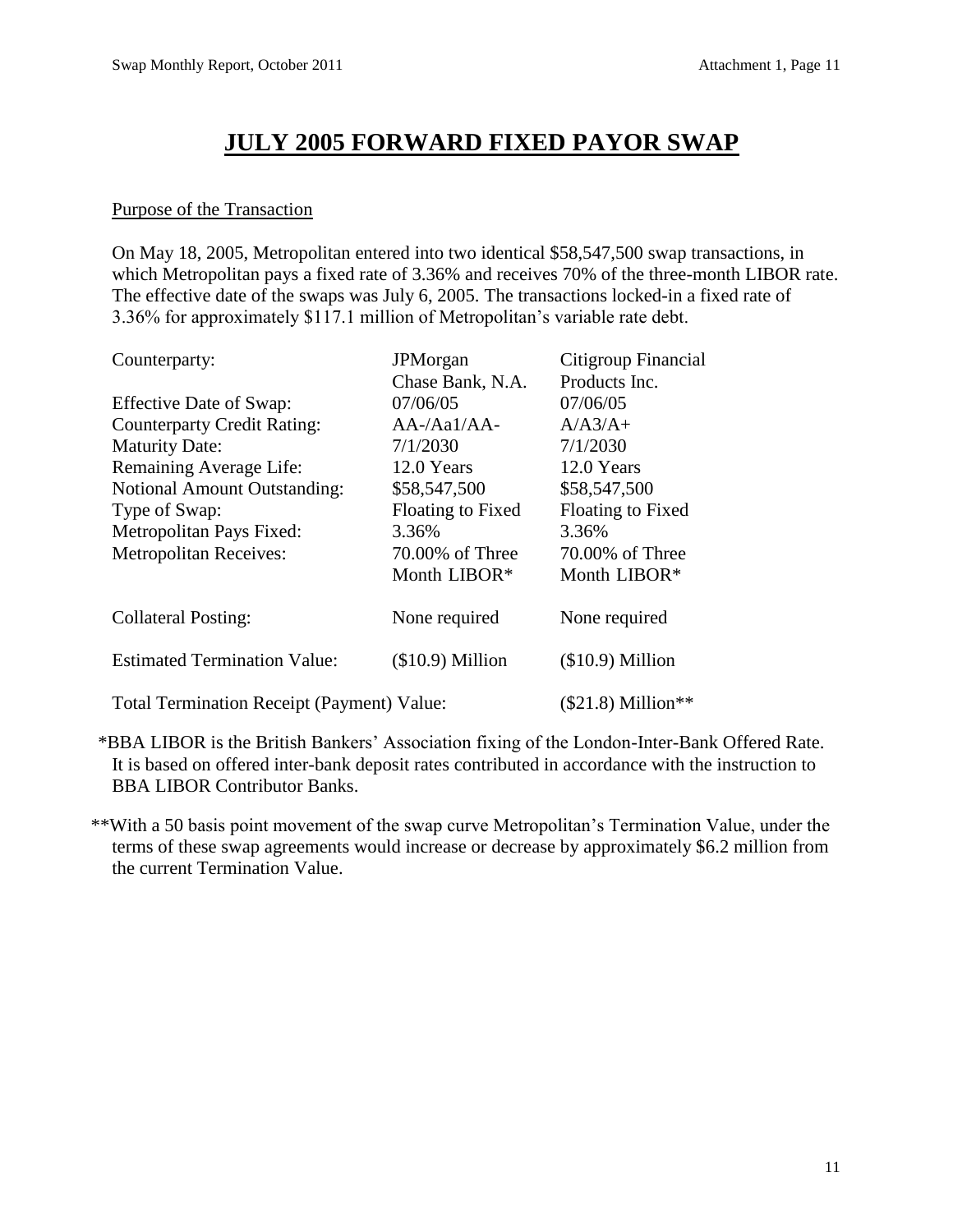# **Recent Swap Activity**

At the August 2010 board meeting, the Board approved \$500 million of interest rate swap authority for the next two years. Staff will continue to monitor the market and work with the Ad Hoc Committee to determine if there are opportunities to reduce interest rate risk and debt service costs.

# **Collateral Posting**

As of September 30, 2011, Metropolitan had \$25.7 million collateral posted with Morgan Stanley.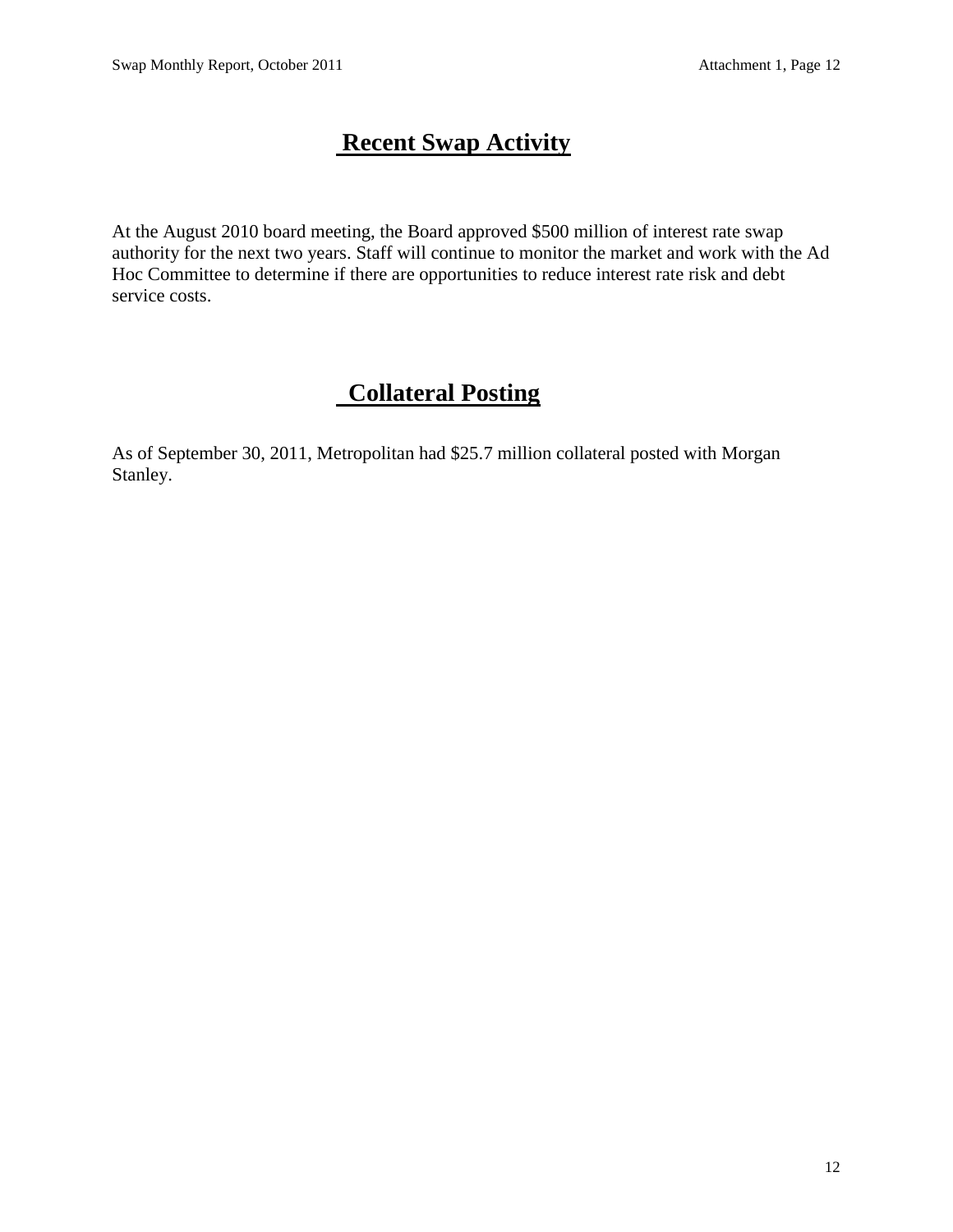## **SUMMARY OF COUNTERPARTY EXPOSURE AND NOTIONAL AMOUNT (\$ in Millions) September 30, 2011**

| <b>Swap Counterparty</b>             | <b>Notional Amount Outstanding (1)</b> | Net Exposure (2) |
|--------------------------------------|----------------------------------------|------------------|
| Citigroup Financial Products Inc.    | \$118.0                                | \$(19.6)         |
| JPM organ Chase Bank (3)             | 651.0                                  | (76.4)           |
| Morgan Stanley Capital Services Inc. | 317.6                                  | (50.8)           |
| Deutsche Bank AG (4)                 | 309.2                                  | (60.0)           |
| Total                                | \$1,395.8                              | \$(206.8)        |

(1) Metropolitan's Master Swap Policy adopted by the Board on September 11, 2001, states *"The sum total notional amount per swap counterparty may not exceed 25 percent of Metropolitan's total revenue bond indebtedness."* As of September 30, 2011, Metropolitan's total revenue bond indebtedness was \$4.63 billion. No swap counterparty currently exceeds the limitation of \$1.16 billion.

- (2) Shown from Metropolitan's perspective. Amounts in parenthesis (negative) mean that Metropolitan would pay the counterparty upon termination of all transactions. Positive amounts mean that the counterparty would pay Metropolitan.
- (3) Effective May 26, 2009, JPMorgan Chase Bank merged with Bear Stearns Financial Products, Inc. (BSFP) and assumed the obligations of \$269.1 million of Metropolitan's interest rate swaps with BSFP.
- (4) Deutsche Bank AG replaced UBS AG as counterparty effective July 22, 2010.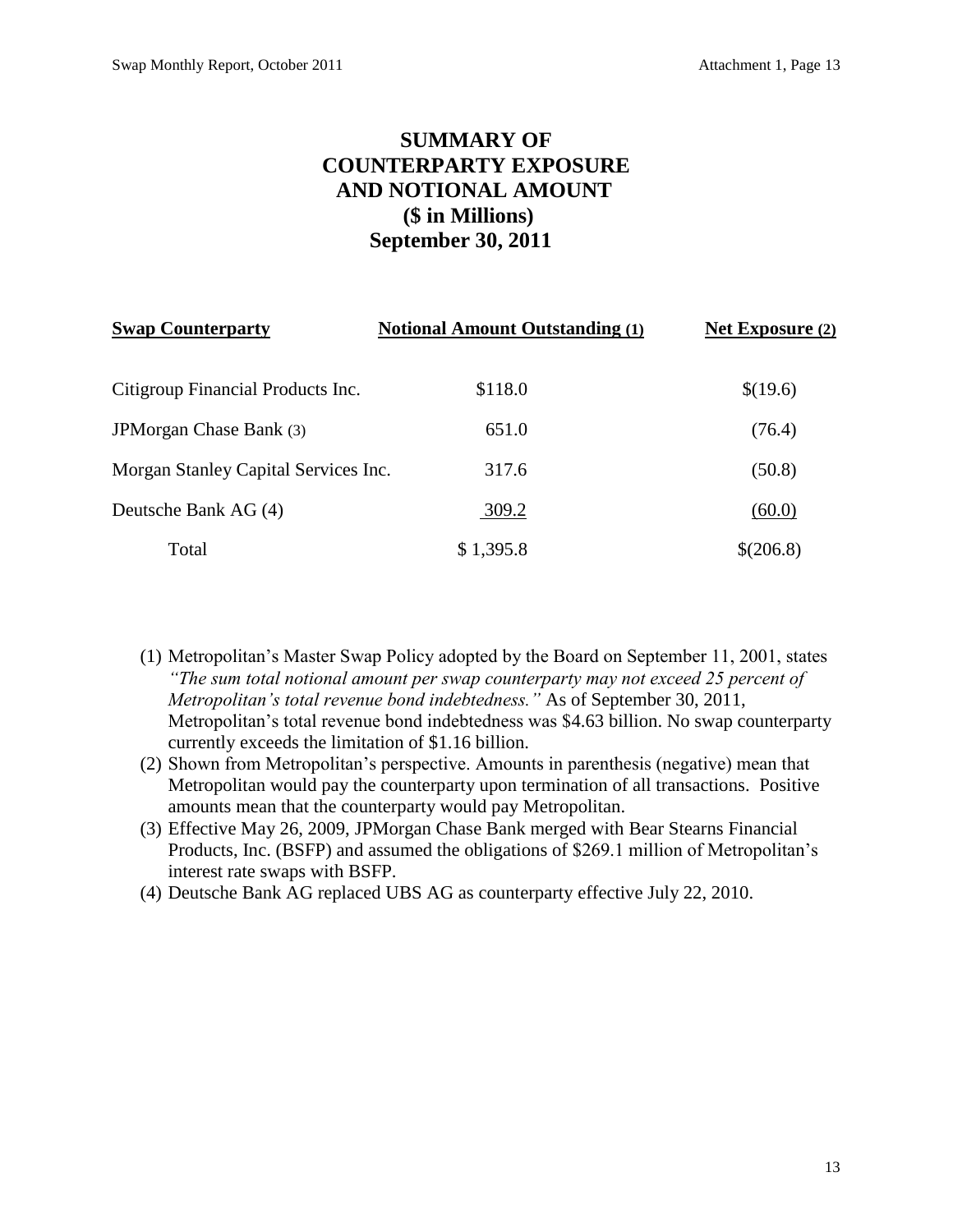## **COUNTERPARTY CREDIT RATINGS As of September 30, 2011**

| <b>Swap Counterparty</b>             | <b>Credit Rating</b><br>S&P/Moody's/Fitch | <b>Credit Ratings</b><br>From<br><b>Prior Month</b> |
|--------------------------------------|-------------------------------------------|-----------------------------------------------------|
| Citigroup Financial Products Inc.    | $A/A3/A+$                                 |                                                     |
| <b>JPMorgan Chase Bank</b>           | $AA$ -/Aa $1/A$ A-                        |                                                     |
| Morgan Stanley Capital Services Inc. | A/A2/A                                    |                                                     |
| Deutsche Bank AG                     | $A+}/Aa3/AA-$                             |                                                     |

Metropolitan is authorized to enter into interest rate swap transactions with qualified swap counterparties as outlined in its Master Swap Policy. Qualified swap counterparties must be rated at least "Aa3," or "AA-," or equivalent by any two of the nationally recognized rating agencies (Moody's, Standard and Poor's, and Fitch); or have a "AAA" subsidiary as rated by at least one nationally recognized credit rating agency.

#### **Rating Agency Ratings**

| <b>Standard &amp; Poor's</b> | Moody's | <b>Fitch</b> |
|------------------------------|---------|--------------|
| <b>AAA</b>                   | Aaa     | AAA          |
| $AA+$                        | Aa1     | $AA+$        |
| AA                           | Aa2     | AA           |
| $AA-$                        | Aa3     | $AA-$        |
| $A+$                         | A1      | $A+$         |

 $NR = Not$  Rated by that credit agency.